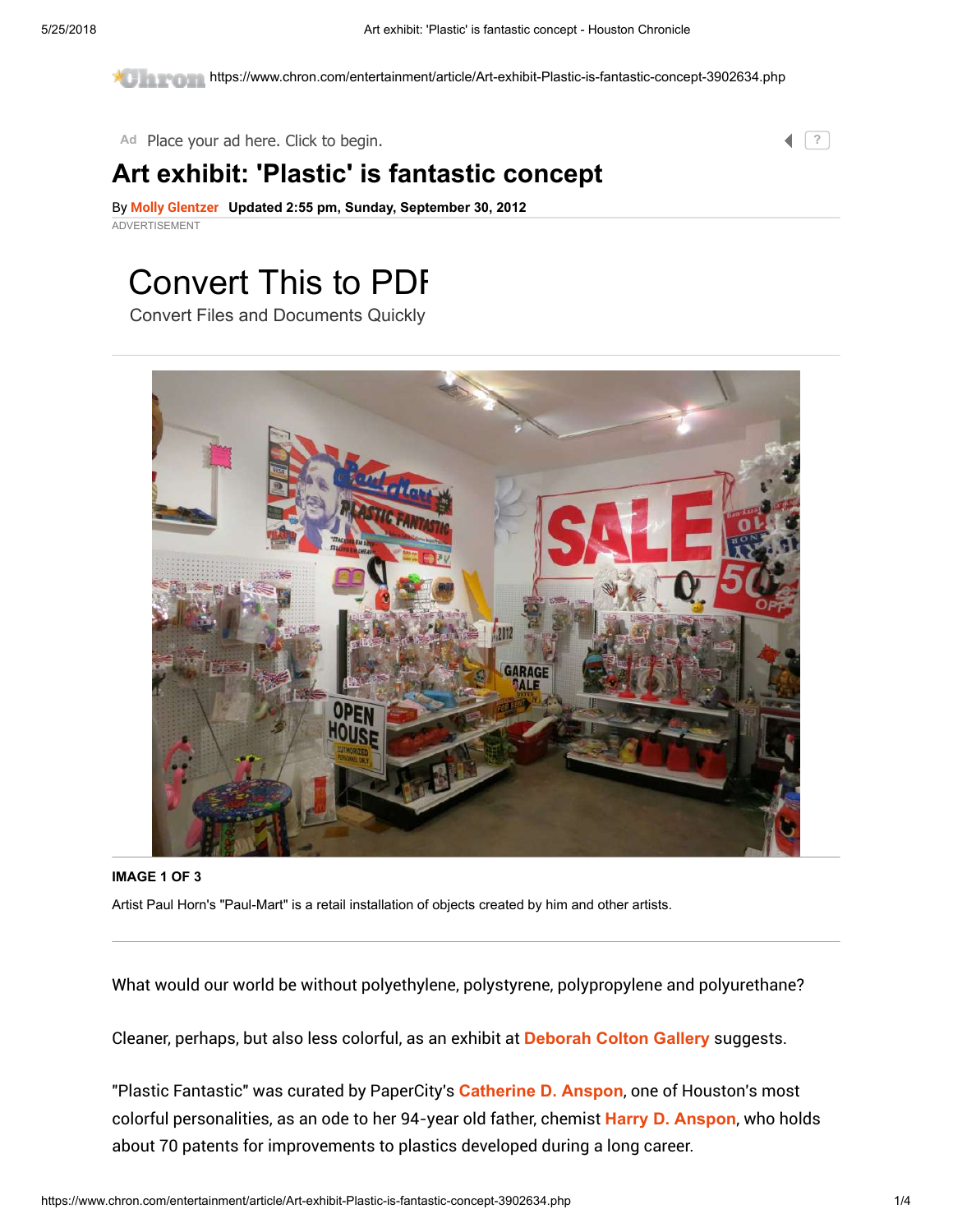Bless him, he's still going. He speaks on a recently made 10-minute video near the exhibit's entry; a touch that gives context to the playful work of the show's five featured artists.

Although polys were first synthesized in the 19th century, a go-getter, post-World War II generation of scientists made them indispensable to human culture.

Latest Entertainment News

Right Now: Victoria and David Beckham Arrive at W…

#### [Now Playing](https://www.chron.com/news/media/Right-Now-Victoria-and-David-Beckham-Arrive-at-1265169.php)

Right Now: Victoria and David Beckham Arrive at Windsor Castle... InStyle

 $\rightarrow$ 

Right Now: Harvey Weinstein Turns Himself In to Authorities In... **InStyle** 

Lincoln Street Elementary in Exeter wins maple syrup contest... WMUR

Harvey Weinstein Surrenders to Police Amid Allegations of Rape and... Time

 $\blacktriangleright$ 

## 3 Foods to Remove from Forever

Cut a bit of belly bloat each day, by avoiding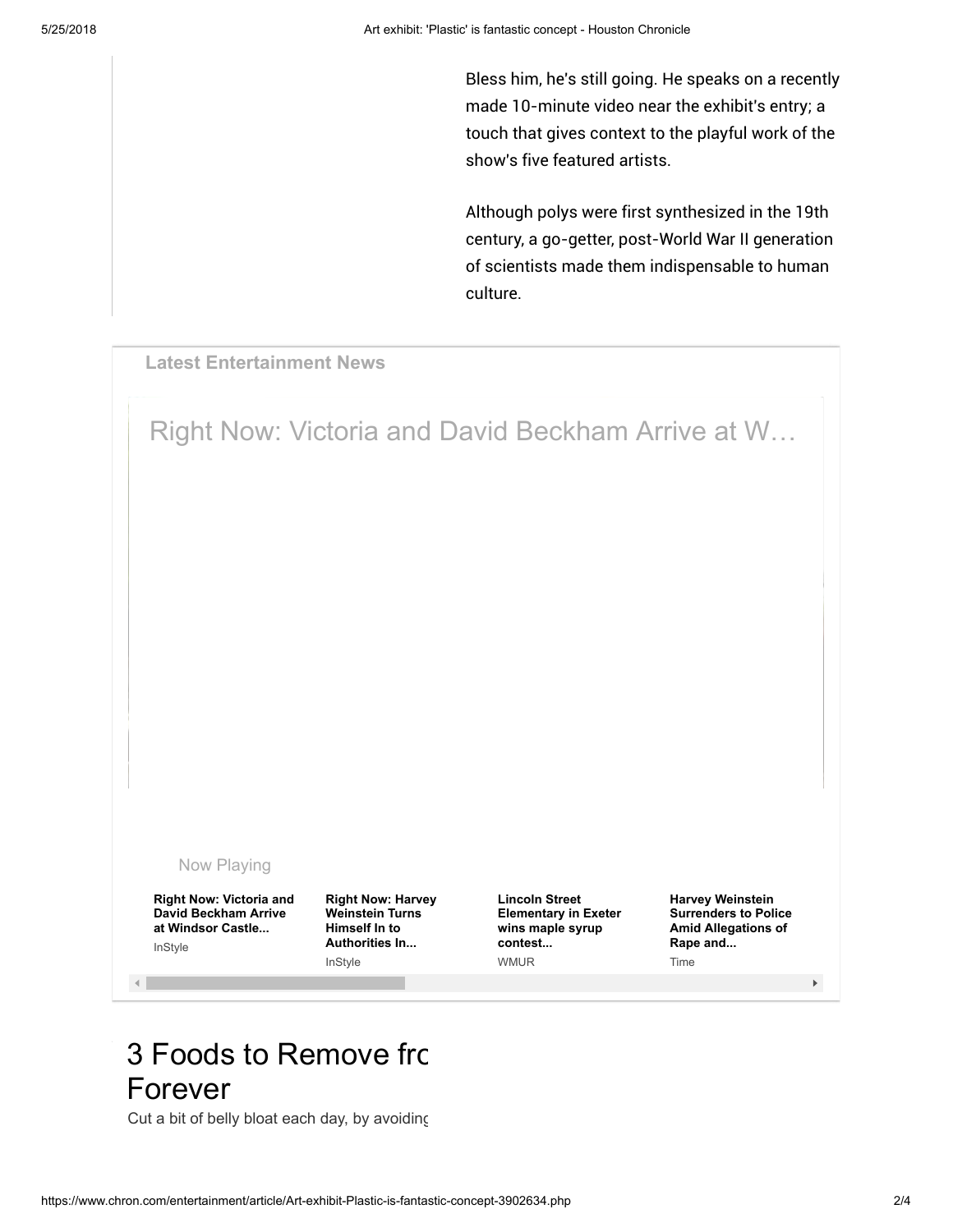Inevitably, plastics also became useful to artists. The exhibit illustrates a few of the myriad ways they're being employed.

Fittingly, the main room is dominated by a house made of clear plastic sheeting, a walk-in installation that was artist [Karen Arzamendi](https://www.chron.com/search/?action=search&channel=entertainment&inlineLink=1&searchindex=solr&query=%22Karen+Arzamendi%22)'s master's thesis project at the University of North Texas[. The walls are like a 3-D quilt, made of hundreds of Baggies stuffed with little doodads and](https://www.chron.com/search/?action=search&channel=entertainment&inlineLink=1&searchindex=solr&query=%22University+of+North+Texas%22) other domestic residue, much of it plastic. A "time line" of stuffed Baggies also snakes across the room's outer walls. You could spend hours examining it all and reminiscing about stuff you once owned.

[Selven O'Keef Jarmon](https://www.chron.com/search/?action=search&channel=entertainment&inlineLink=1&searchindex=solr&query=%22Selven+O%27Keef+Jarmon%22), better known as a fashion designer, is equally meticulous, but his material of choice is machine-made plastic buttons, strung together intriguingly to create "canvases" encased in glass frames. With the buttons' contrasting colors, he "paints" the word "STOCKS" - a thoughtful commentary on mass-produced society.

ADVERTISEMENT

# 3 Foods to Remove from - The Forever

[Cut a bit of belly bloat each day, by avoiding these 3 foods](https://www.googleadservices.com/pagead/aclk?sa=L&ai=CwsApeSoIW7rSBcmuhAT9yKf4DaizrIxM0IezubAGkrOg450JEAEg7dKbIWDJpqeH3KPwEKABjqvzxAPIAQGoAwHIA8MEqgT3AU_QLVKqbr1Y1UE3qUX6D9eZYGMa4ayJ64hqjpfsI-DJFMiJdwx_9A_VXGrZzZ4uCAINM0f438file0Dbi7-DUnJPK7ZoY_oKQcddxQ7AgD1xhP9NgkLg6hVLTrPBlqnUhw7Qqv8TktGoG2ysT86yjtcitPJ-JuyR6YSAlDdatxR0cXKN3AS2P5BZYwMNUv0mv7b0zCCEcSf3A0FQz6Ae8bgE4Bd0otV4DJScOGKmkrPhqW47kNDtNXg2Ipf5kOmKy8HifkWT-rk-nez5FPAdt3lTOYmQuTbsvAFG17oCt715XIwp1mOj8yYrEIGoefGlUhuVb-aXmagBlGAB9rUjDuoB47OG6gHjc0bqAfVyRuoB9nLG6gHz8wbqAemvhuoB5jOG9gHAdIIBwiAYRABGAHyCBthZHgtc3Vic3luLTMwMDcxNzM5NDg3ODIwODCxCblXHL72aFCSgAoD2BMM&num=1&cid=CAASEuRoy3CA9eiqmDjh2L5P_uxYgA&sig=AOD64_3pJbMOthoxII6ortkp__XWv2HTQw&client=ca-pub-8415620659137418&adurl=http://nucific.com/3harmfulfoods/)

"No one ever puts him in a show because of the medium he uses - plastic," Colton said.

[Billy Zinser](https://www.chron.com/search/?action=search&channel=entertainment&inlineLink=1&searchindex=solr&query=%22Billy+Zinser%22), an up-and-comer from Dallas, doesn't seem to have that issue. His hard, shiny biomorphic sculptures, crude figures that also show up in his paintings and as giant inflatable pieces, look like toys that have started to melt and lost their heads. They make me think about the nature of ugliness.

[Andrea Morganstern](https://www.chron.com/search/?action=search&channel=entertainment&inlineLink=1&searchindex=solr&query=%22Andrea+Morganstern%22), a Connecticut artist, forms resin into prettier hybrid creatures - part human, part animal - then places them into natural settings and photographs them. Her large Cprints have a magical quality.

[Paul Horn](https://www.chron.com/search/?action=search&channel=entertainment&inlineLink=1&searchindex=solr&query=%22Paul+Horn%22), however, may encapsulate the plastic spirit best with his riotous installation, "Paul-Mart," a small retail space where visitors can buy multiples by about 20 artists priced democratically from \$4.99 to \$99.99.

They include toys by Zinser as well as Bill Davenport and [Daniel Johnston](https://www.chron.com/search/?action=search&channel=entertainment&inlineLink=1&searchindex=solr&query=%22Daniel+Johnston%22). [Solomon Kane](https://www.chron.com/search/?action=search&channel=entertainment&inlineLink=1&searchindex=solr&query=%22Solomon+Kane%22) collaborated with Horn on packaging that makes these little geegaws mighty collectible. Don't take a tween, or you'll be there all day.